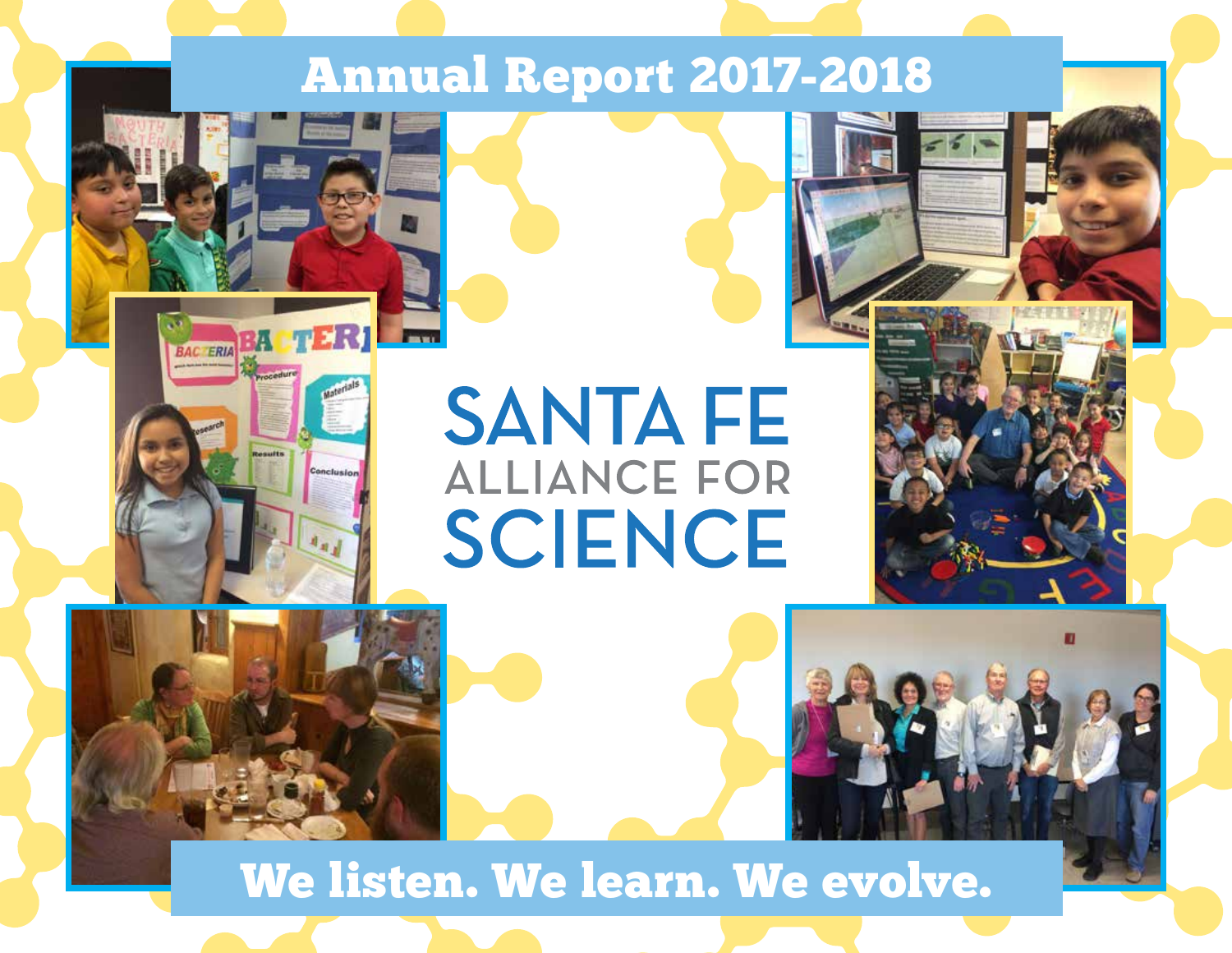# Our 2017-2018 Investment in STEM Learning

**Thanks** to the many volunteers, donors and partners who support our mission, below is a snapshot of our collective impact:

# **111 volunteers**

(scientists & STEM professionals) donated

2,250 hours

to inspire the inner scientist in Santa Fe students.

# **Science Fairs**

**2,084 students participated at 23 schools**

**in the Santa Fe Public Schools (SFPS) and at the district-wide Expo.**

66 volunteer scientists judged **66 volunteer scientists**<br>1,730 science projects.

553 high school students received one-on-one coaching.

# Classroom Visits

**3,342 students** in **166 classrooms** at

**21 schools** took part in a elementary/ middle school science experiment.

**110 science teachers** received our Science Fair Resource Guide.

## Tutoring

**1,200 students** at three high schools and at the Santa Fe Community College received help in math and science.

### Teen Science Cafes

Co-hosted **five interactive science presentations** attended by **150 middle/high school students**,

their families and science teachers. *Co-hosted by the Santa Fe Indian School & community partners.*

### STEM Family Nights **2,300 students and their families**

joined in STEM events at **20 schools**,

*co-sponsored by SFAFS and the LANL Foundation.*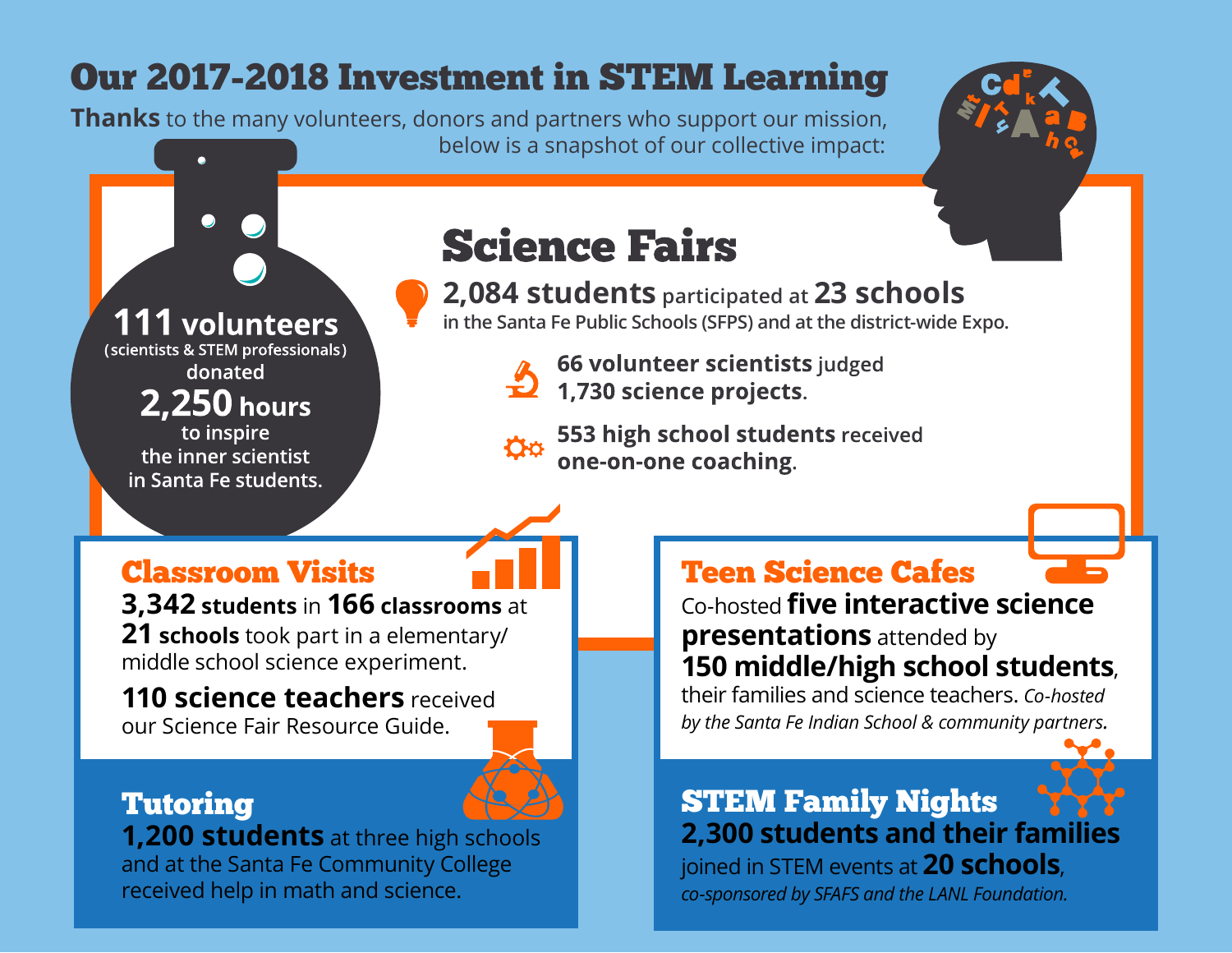#### **Our investment in Santa Fe teachers and schools:**

- **• \$12,000** of science equipment and supplies for middle and high school science departments
- **• 12 teachers** were equipped and trained to engage approximately **1,065 students** each year in DNA sequencing labs
- **• A pilot science literacy project** was funded at Salazar Elementary School that provided coaching to **K-4 teachers**

We hosted a **first-ever** networking event for Santa Fe science teachers.

### **At SFPS's STEM Expo, we awarded:**

- **• 24** Expo winners with cash gifts
- **• 42** judge's choice awards
- **• 29** stipends for science teachers who coordinate a science fair

#### What's so cool about science fair projects? **Here's what 3 Capital High seniors had to say.**

**Eli** • Loves to exercise, lift weights and learn about neurochemicals. His science project focused on how sound influences how we think and feel and he wanted to *"dig deeper into how binaural beats can affect us. If I listen to certain binaural beats, could I do more reps at the gym? Science* 



**Oscar, Xavier & Eli**

*fairs opened up my mind to what problems can be solved."* **Eli took 3rd in Human Behavior at regionals and at state.**

**Oscar** • Got interested in RIFA (red imported fire ants) after learning how these ants built islands after Hurricane

Harvey and overtook other insects. He created a computer science simulation project to determine how fast RIFA can destroy an ecosystem. *"I learned that there are no natural predators to these ants except the foot."* **Oscar took 2nd in Animal Science at regionals and competed in state.**

*"We hear a lot about sports and theater at school...but what about science?! We want to get out there."*

**Xavier** • Researched how sound frequency affects reptile eating habits and behaviors after he got bit on his ear by

his bearded dragon while playing his guitar. *"We can affect dogs and humans with sounds so I wanted to explore this topic further."* **Xavier took 1st at regionals in Animal Science and 2nd at state.**

*"The judges help students figure out an idea and push them outside the box."*